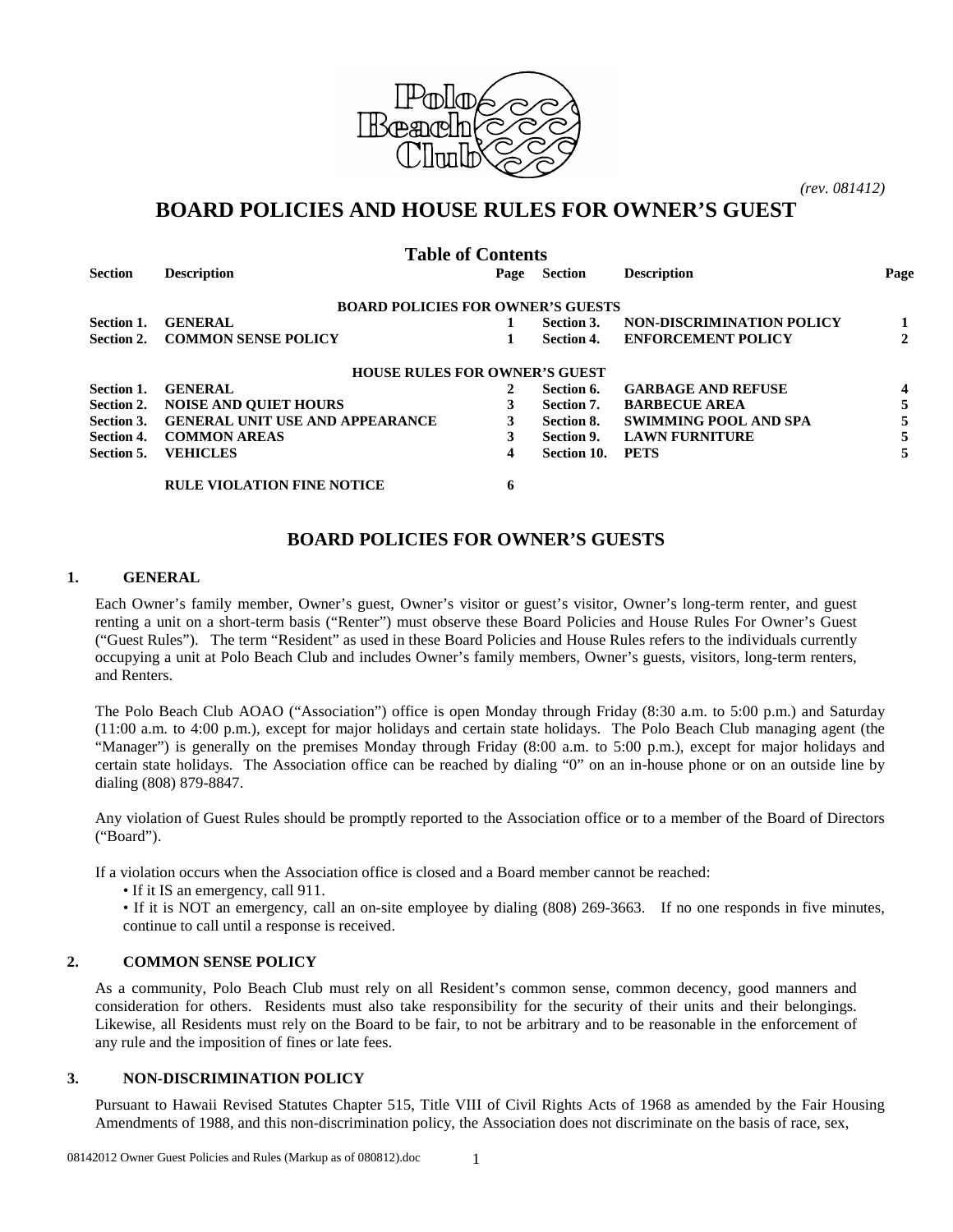including gender identity or expression, sexual orientation, color, religion, marital status, familial status, ancestry, disability, age or HIV (human immunodeficiency virus infection) in housing or real estate transactions. It is our policy to extend to all individuals the full and equal enjoyment of the advantages, facilities, privileges and services consistent with HRS Chapter 515 and the Federal Fair Housing Laws. When providing services and facilities or enforcing the rules at Polo Beach Club, the Association will not allow discrimination, except as permitted by law. In particular, the Association will not treat any person unequally:

- a. in granting or withholding any approval or consent required under the Guest Rules;
- b. in enforcing requirements of the Guest Rules about occupancy of the units; and
- c. in connection with requests of disabled Residents of Polo Beach Club to have certified guide dogs, signal dogs, or other animals required because of the Resident's disability; except that if the animal becomes a nuisance to others, it will not be permitted at Polo Beach Club and will be removed.

The Board will suspend any requirement of the Guest Rules, which, if enforced, could result in unlawful discrimination.

#### **4. ENFORCEMENT POLICY**

The Association uses verbal warnings and fines as ways to minimize violation of Guest Rules.

Article III, Section 2(j) of the By-Laws of the Association gives the Board the power to impose monetary fines upon Owners, their tenants, and anyone else using units at Polo Beach Club for violations of the Declaration, By-Laws and House Rules of the Association. Article V of the By-Laws also gives the Board the power to delegate to the Manager the power to act for the Board.

The type of enforcement action used and the amount of any fine (up to a maximum of five hundred dollars (\$500)) is at the discretion of the Manager and/or Board member and is influenced by the rule violated, the severity of the rule violation, and the frequency of rule violations. Depending on the seriousness of the violation, it also may be necessary to contact the Maui Police Department.

If an individual other than the Manager or a member of the Board has confronted a rule violator, the person who confronted the violator should notify either the Manager or a member of the Board as soon as possible.

If a Resident has violated the Guest Rules and the violation has been brought to the attention of a member of the Board or the Manager, the Board member or the Manager will use his or her judgment to either:

- a. Verbally notify the Resident of the rule violation and that continued violation of the Guest Rules will result in a fine of up to five hundred dollars (\$500). In addition, the Board member or Manager will notify the unit Owner or rental agent by telephone, fax or email of the incident and that the Resident may be subject to a monetary fine if rules continue to be violated; or
- b. Verbally notify the Resident of the rule violation and provide the fine notice in Attachment A to both the Resident and the unit Owner.

Fines may be appealed according to the procedures set forth in the fine notice in Attachment A.

## **HOUSE RULES FOR OWNER'S GUEST**

#### **1. GENERAL**

- 1.1. All Residents staying at Polo Beach Club must register with the Association office prior to proceeding to the unit. In the event the Association office is closed, Residents must register with the Association office as soon as possible after the office opens for business.
- 1.2. Soliciting of goods, services or religious activities is not permitted on the premises of Polo Beach Club.
- 1.3. Smoking is prohibited throughout all common and limited common areas of Polo Beach Club, including but not limited to lanais. For a definition of common or limited common areas, see the Manager.
- 1.4. Any suspicious person or suspicious activity observed on the property must be reported immediately to the Association office. In the event the Association office is closed, and the situation is NOT an emergency, call the assigned on-site Association employee by dialing (808) 269-3663. If no one responds in five minutes, continue to call until a response is received. In the event of an emergency, call 911.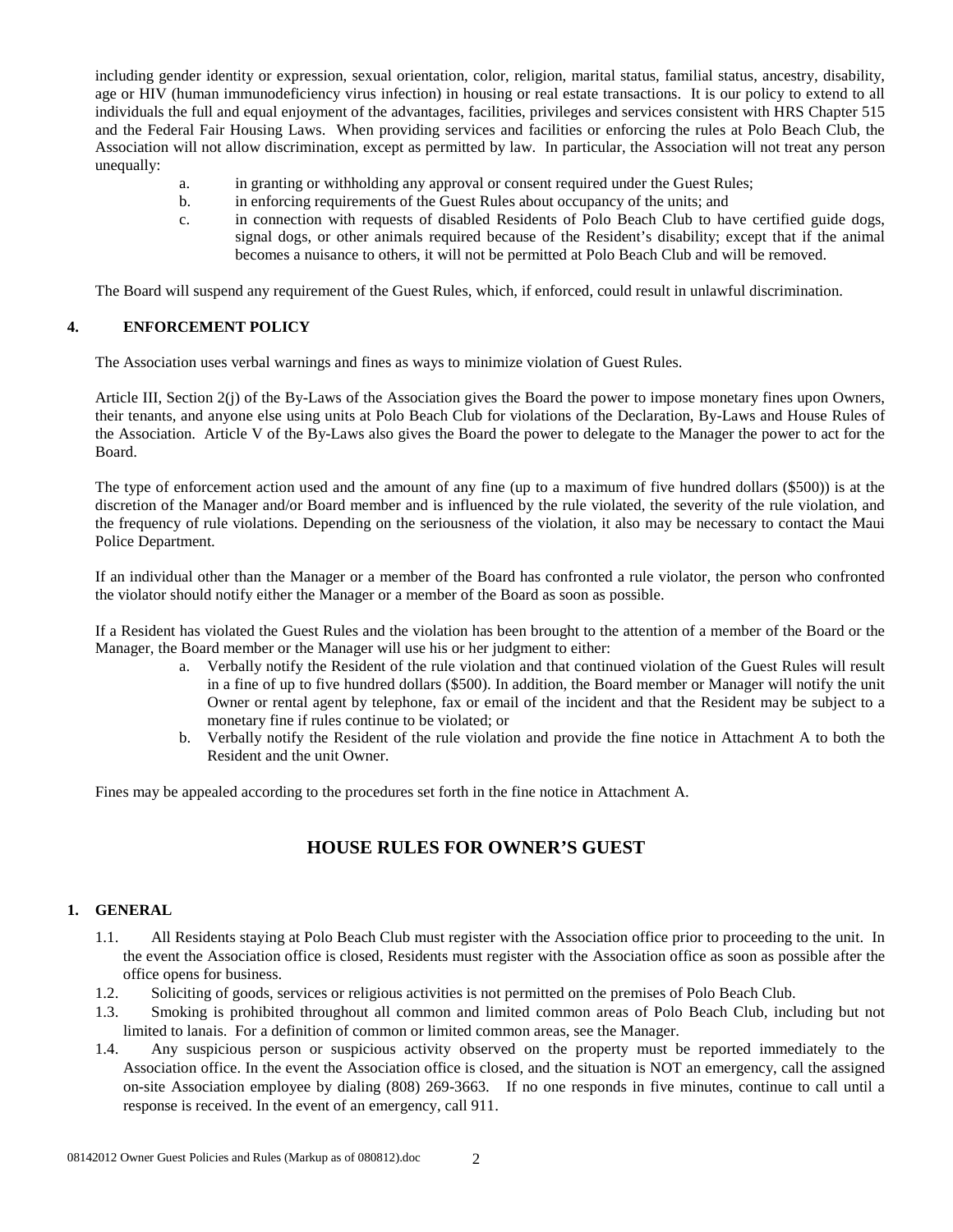- 1.5. Employees of the Association may do work or perform errands for a Resident on the employees' own time after their work shift. All such work shall be governed by the agreement between the Resident and employee and will not be considered part of the employee's responsibilities as an employee of the Association. The Association will not be responsible for the employee's injuries or actions while working for the Resident.
- 1.6. Each Resident will assume financial responsibility, as it relates to the violation of any of these Guest Rules or any damage to Polo Beach Club, for the actions of themselves or anyone occupying or working in their unit.
- 1.7. Vendors supplying services or products to a unit will conduct their business only during the hours of 8:00 a.m. and 5:00 p.m. on regular working days (Monday through Friday, excluding holidays) ("Regular Working Days"). Vendors who provide daily services to Renters and guests are permitted to perform those services on an as needed basis without regard to the hour of the day or day of the week.

### **2. NOISE AND QUIET HOURS**

- 2.1. All persons must be considerate of others to ensure a peaceful environment at the Polo Beach Club. Noise that generally disturbs others will not be tolerated.
- 2.2. Ouiet hours are between 10:00 p.m. and 8 a.m. in common areas, limited common areas and units.
- 2.3. Any entertainment noise, such as music, television, radio or parties, loud enough to disturb others is strictly prohibited at all times during the day and night. If necessary, the Resident creating the noise should close windows and doors to minimize the disturbance.
- 2.4. Common area landscaping equipment noise will be limited to 9:00 a.m. and 3:00 p.m. on regular working days.

#### **3. GENERAL UNIT USE AND APPEARANCE**

- 3.1. No commercial or business activities will be conducted in any unit.
- 3.2. No items of any kind may be thrown from the lanais or any other parts of the building.
- 3.3. Every effort should be made to minimize any water which might drip on lower level floors when watering plants or mopping the lanai floor.
- 3.4. Plumbing and electrical equipment, such as water heaters, laundry machines, toilets and garbage disposals, must be used only for the purposes designed. Sweepings, diapers, rubbish, rags and paper trash must be disposed of in proper trash containers and not through the plumbing system. In the event the misuse of such equipment results in damage to the building, common areas, other units or the contents of other units, the Resident and/or Owner causing the problem will be held financially responsible for the repairs of such damage.
- 3.5. In the event any part of a unit's plumbing or electrical systems, equipment, or any other element within the unit and not part of the common area should fail and cause damage to another unit or its contents, the building or common areas, the Resident and/or Owner of the unit causing the damage shall be financially responsible for the cost of repairs and/or replacement
- 3.6. No articles, such as beach towels or clothing or other unsightly items, shall be draped over or hung on the building or lanai railings.
- 3.7. Holiday and seasonal items, such as lights or decorations are not allowed on the exterior of units, including lanai railings. The Board may grant special permission for any one-day event.

## **4. COMMON AREAS**

- 4.1. The common areas (such as grass lawns) are for the enjoyment of all. Only quiet games and limited activities that do not disturb the occupants of the building may take place on the grass lawns. Games and other activities involving the throwing or kicking of objects are not allowed in the Polo Beach Club common areas. The County Park and beach may be appropriate for these activities.
- 4.2. The public stairways, walks and passageways must not be obstructed at any time.
- 4.3. Personal items (shoes, beach chairs, boogie boards and small beach equipment) may be placed neatly outside of a unit's entry; however, they may not extend beyond the floor to ceiling stucco wall adjacent to the entry window.
- 4.4. Permanent items (doormat, basket, bench, and a potted plant) may be placed neatly outside of a unit's entry; however, they may not extend beyond the floor to ceiling stucco wall adjacent to the entry window. All items other than the bench must be removed when unit is unoccupied and during scheduled building wash-downs.
- 4.5. Shoes may be placed under or inside the bench unless the entry does not have a bench or basket in which case the shoes may be placed neatly at the entryway.
- 4.6. Anyone tampering with the defibrillator, fire equipment, fire alarms, fire door or the fire sprinkler system shall be subject to criminal charges and will be financially responsible for the repair of any damage resulting from such tampering.
- 4.7. Hazardous materials (not including household cleaning agents, paint and related paint supplies), highly flammable items or explosive substances may not be brought onto the premises.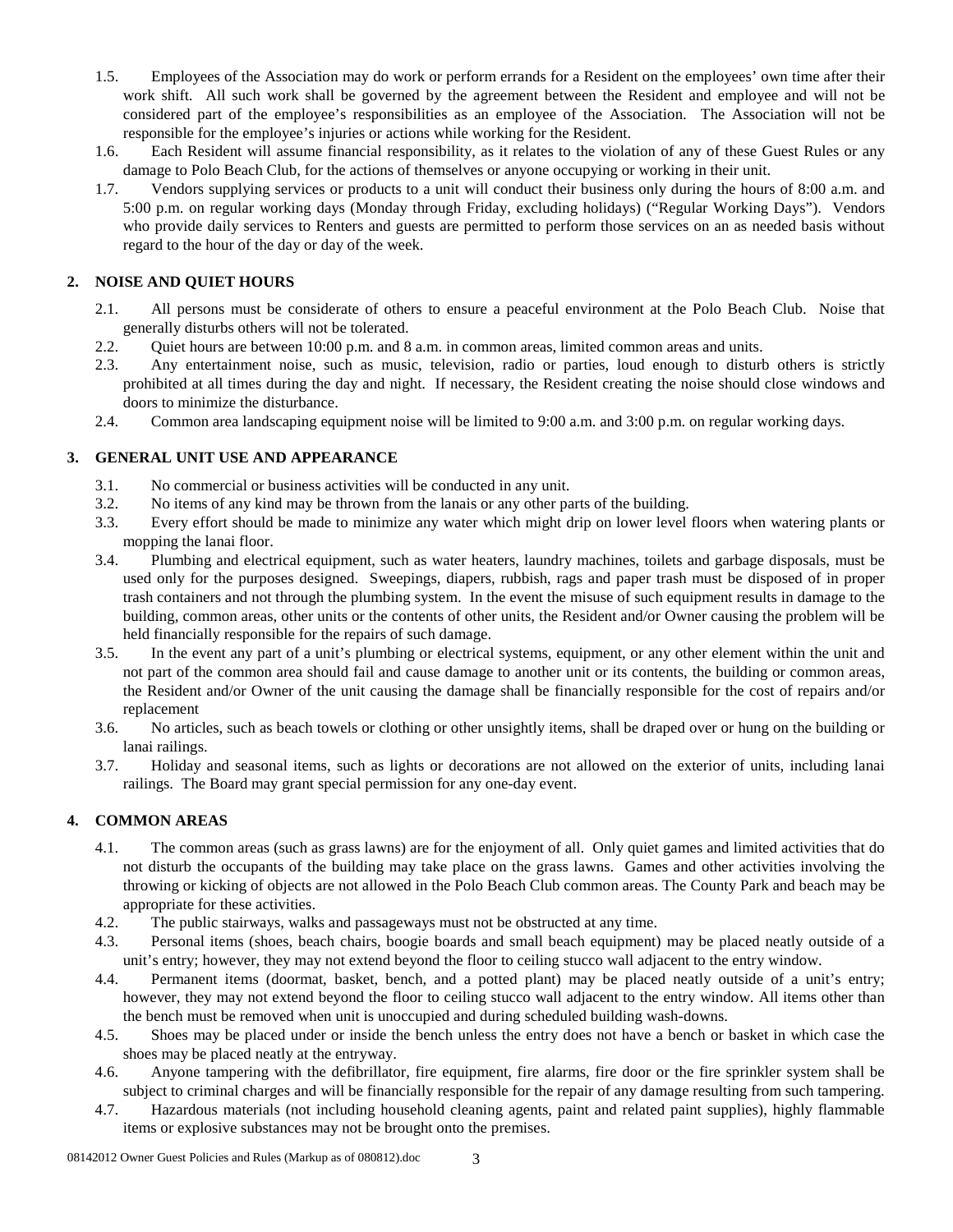4.8. Structures, furniture or any item, which could interfere with a unit's view, may not be permanently located in a common area without approval from the Board.

### **5. VEHICLES**

- 5.1. All parking at Polo Beach Club is by permit only. A parking permit may be obtained by registering with the Association office during office hours. Parking permits must be displayed at all times. There is no charge for a parking permit. Permits will be issued as follows:
- 5.2. Each Unit is entitled to one parking space. The first vehicle on property for a unit will receive a "Blue parking permit."
- 5.3. Second vehicles attributable to a unit and driven by an Owner will receive a "Green parking permit."
- 5.4. Second vehicles attributable to a unit and driven by a guest of an Owner will receive a "Tan parking permit."
- 5.5. Each unit will be limited to one blue and either one green or one tan parking permit (a maximum of two permits per unit).
- 5.6. If there is insufficient parking space for vehicles in the garage, the garage will be limited to only one vehicle per unit and the following procedures will be followed:
- 5.7. The Manager will notify homeowners with more than one (1) car in the garage (Green parking permits) to remove their second vehicle from the garage to the upper parking area. Notification will be in writing and the owner of the vehicle will have 48 hours to remove the vehicle from the garage. If parking in the upper lot becomes full, the entry street and the main street may be used for over-flow parking. (There is no over night parking permitted in the public parking lot.)
- 5.8. In the event the owner of the vehicles required to relocate does not do so within the specified time, the Manager has the authority to have the vehicle relocated at the expense of the Owner/guest. In those instances where the owner of the vehicle is not on property when notice of removal is provided, the vehicle need not be removed until such time as the owner of the vehicle returns.
- 5.9. Parking in any stall is at the Owner's/Resident's risk.
- 5.10. For individuals performing work on units, an unloading zone (15 Minute parking) is provided above ground and is clearly marked and is the only area designated for the loading or unloading of equipment or materials. If additional space is required, the Manager should be consulted.
- 5.11. Any vehicle that cannot be reasonably accommodated by any Polo Beach Club parking space shall be prohibited from parking on the property.
- 5.12. All vehicles must be parked in designated parking stalls.
- 5.13. Vehicles may not be repaired while in the parking areas, with the exception of minor emergency repairs.
- 5.14. The racing of engines or squealing of tires is not permitted.
- 5.15. Parking areas may not be used for recreational activity.
- 5.16. Items of personal property, other than an authorized vehicle, may not be kept in any parking stall.
- 5.17. Any vehicle parked or articles stored in violation of these rules may be towed or removed 24 hours after notice is given and any associated costs will be the responsibility of the Owner/Resident.

## **6. GARBAGE AND REFUSE**

- 6.1. Polo Beach Club encourages the recycling of trash. Recycling trash bins can be found on each floor by the trash chute (located by the elevators on each floor) and in the garage level trash collection room. All garbage must be wrapped or bagged before being placed in either the trash chute or in the containers located in the garage level trash collection room.
- 6.2. Wet garbage, cardboard boxes, large bottles, or any other object that may hinder movement of trash through the trash chute or damage the trash chute are not to be placed in the chute. Such items are to be placed directly in the containers (which are clearly marked as to type of trash) located in the garage level trash collection room.
- 6.3. Pet trash (sand, litter, paper, etc.) must be well wrapped to avoid leakage.
- 6.4. Flammable items, explosives, hazardous materials and other such items shall not be placed in the trash chute or recycling bins. See the Association office regarding how to dispose of all types of hazardous materials, including but not limited to paint and paint equipment. In the event it is determined that a hazardous material has been improperly disposed of at or on the property, the appropriate government agency shall be contacted and asked to take appropriate action against the individual known to have disposed of the hazardous material.
- 6.5. Garbage containers, bottles or other items of refuse are not to be placed outside of a unit or adjacent to the trash chutes.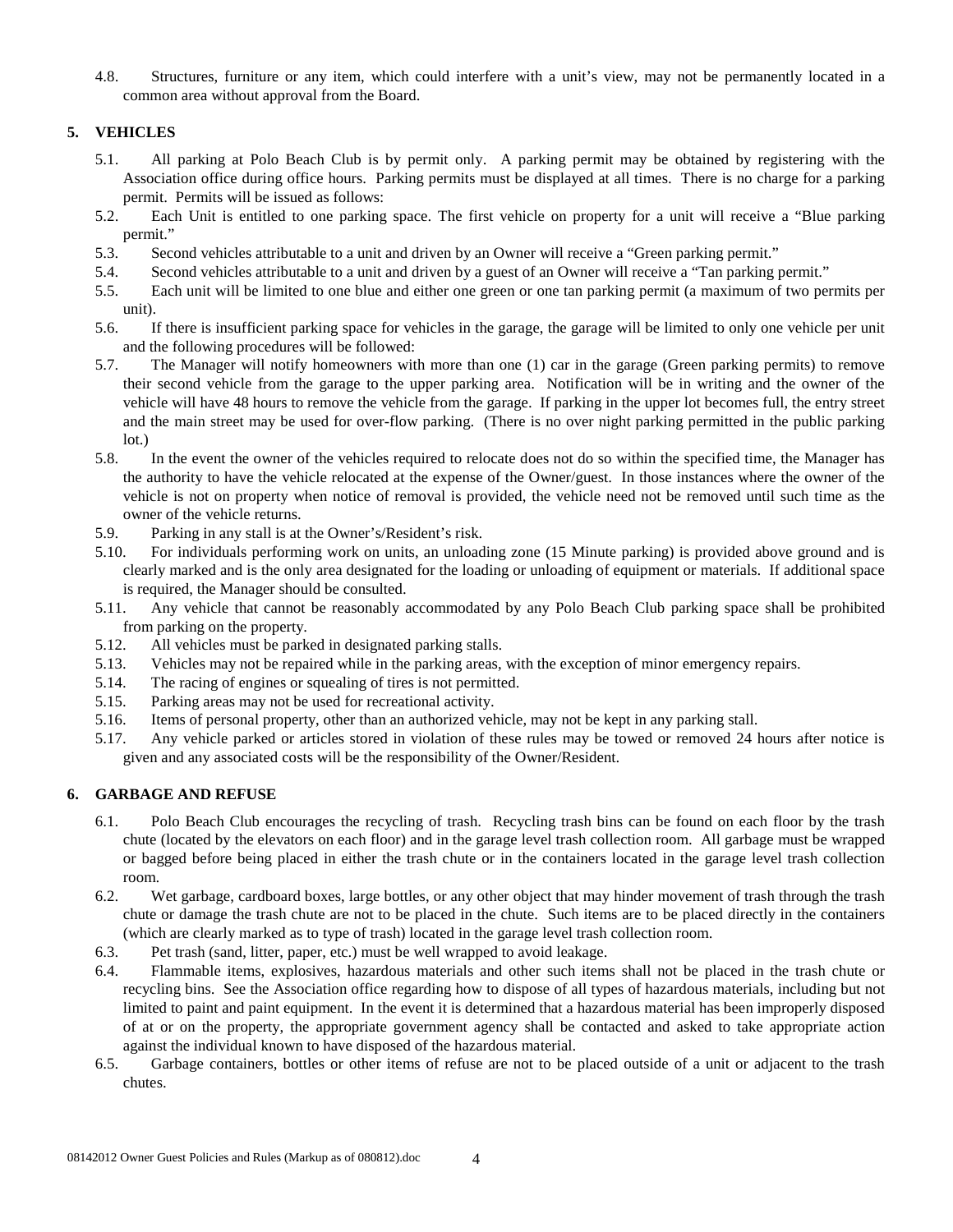### **7. BARBECUE AREA**

- 7.1. Rules for use of the barbecue area are located by the barbecues and must be followed at all times.
- 7.2. Barbecue hours are from 10:00 a.m. to 10:00 p.m. daily.
- 7.3. The barbecue area is to be used by Residents only.

#### **8. SWIMMING POOL AND SPA**

- 8.1. Polo Beach Club wants a safe swimming pool and spa area for everyone. There is no lifeguard on duty at the pool/spa and use of the pool/spa is at the user's own risk. Safety rules are posted in the pool/spa area and must be followed at all times. All Residents are responsible for the health and safety of themselves, their family members and their guests who use the pool and spa and for ensuring that all rules for those facilities are obeyed. All pool policies are age neutral and apply to all persons equally.
- 8.2. Swimming and spa use are permitted during the hours of 8:00 a.m. to 10:00 p.m. daily.
- 8.3. Persons who are incontinent or not toilet-trained may only use the pool while wearing swimwear designed to prevent spillage.
- 8.4. Owners and other Residents must ensure that someone who can safeguard their safety accompanies family members or guests who are non-swimmers or weak swimmers in the pool area at all times. In particular, an adult should accompany a child under the age of 12 when using the pool, unless the child is a competent swimmer as determined by the child's parent or guardian. The Association office should be notified immediately if an unsupervised child in the pool does not appear to be a competent swimmer. If the Association office is closed, the assigned Association employee should be notified immediately by dialing (808) 269-3663.
- 8.5. A spa is considered a health hazard for pregnant women, small children, elderly adults and those with certain health problems. Any person who may be adversely affected by the heat or humidity of the spa, such as young children, should not use the spa. Since prolonged exposure to high temperatures can adversely affect children under the age of 12, a parent, guardian or other adult who can ensure their safety when using the spa should accompany them.
- 8.6. After using the swimming pool, swimmers must dry themselves thoroughly before entering the building or elevators.
- 8.7. Running, pushing, shoving or any other loud and boisterous conduct (such as playing Marco Polo) is not permitted in the pool area, pool or spa.
- 8.8. Any activity that takes over the majority of the pool or spa is not permitted and no activity can take precedence over other pool use.
- 8.9. Scuba gear, large toys, body boards, surfboards or other beach equipment may not be used in the pool, spa or pool area. Swimming goggles or masks are allowed.
- 8.10. All noise-producing devices (cellular/cordless phones, pagers, 2-way radios, etc.) may not be used in the pool area and the surrounding areas, except in an emergency. Radios and players may be used with headsets so as not to disturb others.
- 8.11. The use of glassware, bottles, ceramics, chinaware or other breakables in the pool area is not permitted.
- 8.12. The preparation or serving of a meal(s) is not permitted in the pool area. However, snacks and drinks may be consumed in the pool area.
- 8.13. All trash must be placed in the trash bin provided.
- 8.14. The Board of Health regulations prohibit:
- 8.15. All persons known to be or suspected to be afflicted with infectious disease, suffering from a cough, cold or open sores from using the pool and spa.
- 8.16. Spitting, spouting of water or blowing the nose in the pool or spa.
- 8.17. Pets are not permitted in the pool area, pool or spa, except where the pet is needed by a handicapped/disabled Resident or guest and only if the animal does not cause a nuisance or unreasonable disturbance.
- 8.18. Pool furniture may not be moved from the fenced in pool area.
- 8.19. Objects such as balls, footballs, or water toys may not be thrown at the pool or within the pool area.

## **9. LAWN FURNITURE**

- 9.1. Lawn furniture has been provided in the following locations and may not be moved from these locations.
	- 1. Pool area grass terrace (6 lounge chairs)
	- 2. Pool area south lawn (6 lounge chairs)
	- 3. North lawn ocean area "grass terrace" (2 lounge chairs)

## **10. PETS**

10.1. Visiting pets are not allowed on the property unless the pet is necessary for a handicapped/disabled visitor.